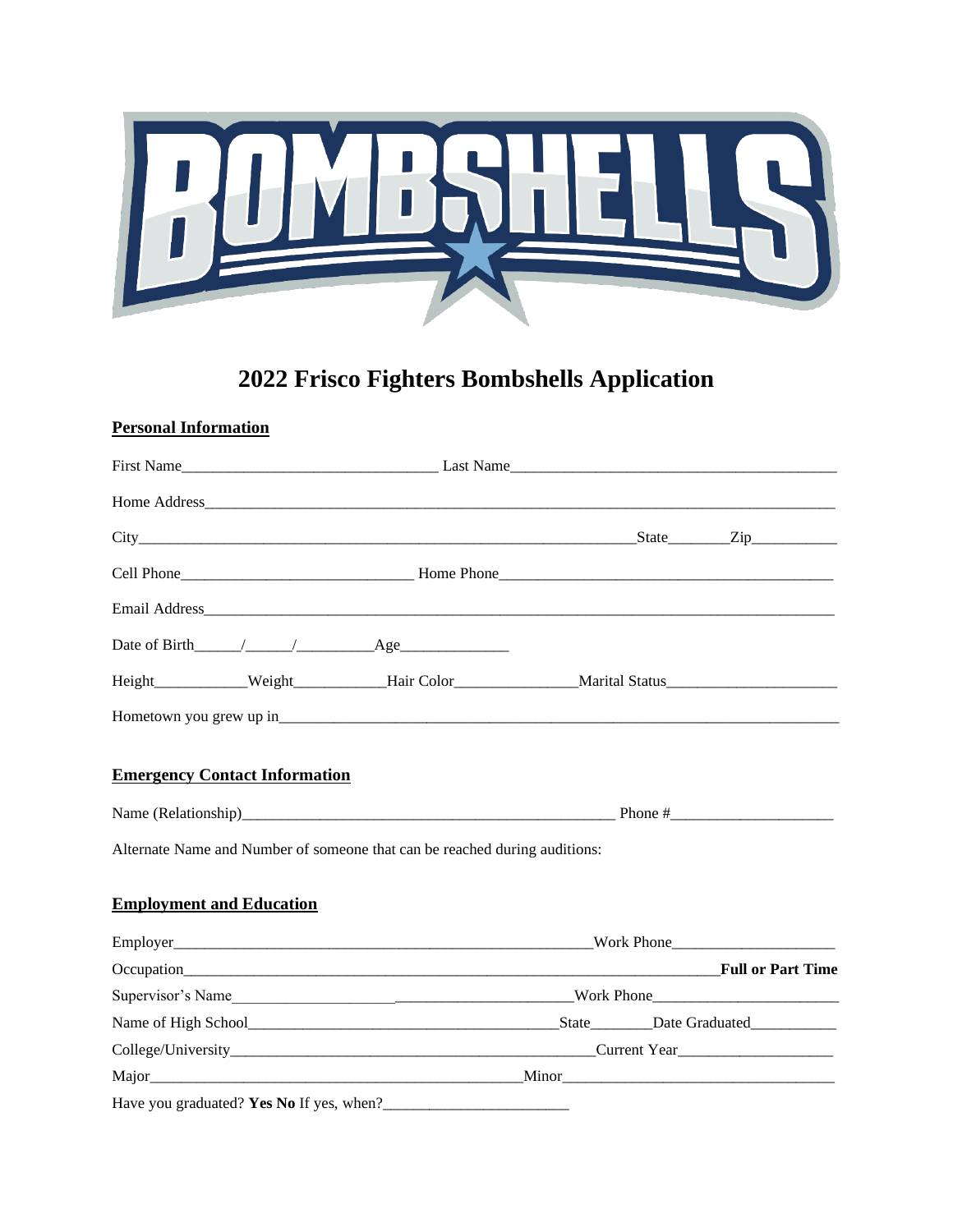### **Related Experience**

| Have you ever performed professionally? Yes No            |                                                                    |  |
|-----------------------------------------------------------|--------------------------------------------------------------------|--|
| Do you have any performance experience? Yes $\mathbf{No}$ |                                                                    |  |
|                                                           |                                                                    |  |
|                                                           | Have you ever been on a professional/collegiate dance team? Yes No |  |
| If yes, When $\qquad \qquad$                              | <b>Solution</b> Where $\theta$                                     |  |
|                                                           |                                                                    |  |
|                                                           |                                                                    |  |

## **Criminal History**

| Have you ever been convicted of an offense? Yes No |             |             |  |
|----------------------------------------------------|-------------|-------------|--|
| If yes, give specific details in each incident.    |             |             |  |
| Offense                                            | <b>Date</b> | Disposition |  |

#### **Awards/Talents/Interests**

Do you have any scholastic, athletic, or extracurricular achievements or talents that you would like to share with

| $\frac{1}{2}$                                                              |  |
|----------------------------------------------------------------------------|--|
|                                                                            |  |
|                                                                            |  |
|                                                                            |  |
| What is one lifetime goal you would like to accomplish?                    |  |
| If chosen for the 2022 team, what do you think your contribution would be? |  |
| Please list two references (other than family) that we may contact         |  |
|                                                                            |  |
| Name Affiliation Contact                                                   |  |
|                                                                            |  |

What would you like us to know about you that is not included on this application?



\_\_\_\_\_\_\_\_\_\_\_\_\_\_\_\_\_\_\_\_\_\_\_\_\_\_\_\_\_\_\_\_\_\_\_\_\_\_\_\_\_\_\_\_\_\_\_\_\_\_\_\_\_\_\_\_\_\_\_\_\_\_\_\_\_\_\_\_\_\_\_\_\_\_\_\_\_\_\_\_\_\_\_\_\_\_\_\_\_\_\_\_\_ \_\_\_\_\_\_\_\_\_\_\_\_\_\_\_\_\_\_\_\_\_\_\_\_\_\_\_\_\_\_\_\_\_\_\_\_\_\_\_\_\_\_\_\_\_\_\_\_\_\_\_\_\_\_\_\_\_\_\_\_\_\_\_\_\_\_\_\_\_\_\_\_\_\_\_\_\_\_\_\_\_\_\_\_\_\_\_\_\_\_\_\_\_  $\_$  ,  $\_$  ,  $\_$  ,  $\_$  ,  $\_$  ,  $\_$  ,  $\_$  ,  $\_$  ,  $\_$  ,  $\_$  ,  $\_$  ,  $\_$  ,  $\_$  ,  $\_$  ,  $\_$  ,  $\_$  ,  $\_$  ,  $\_$  ,  $\_$  ,  $\_$  ,  $\_$  ,  $\_$  ,  $\_$  ,  $\_$  ,  $\_$  ,  $\_$  ,  $\_$  ,  $\_$  ,  $\_$  ,  $\_$  ,  $\_$  ,  $\_$  ,  $\_$  ,  $\_$  ,  $\_$  ,  $\_$  ,  $\_$  ,  $\_$  ,  $\_$  ,  $\_$  ,  $\_$  ,  $\_$  ,  $\_$  ,  $\_$  ,  $\_$  ,  $\_$  ,  $\_$  ,  $\_$  ,  $\_$  ,  $\_$  ,  $\_$  ,  $\_$  ,  $\_$  ,  $\_$  ,  $\_$  ,  $\_$  ,  $\_$  ,  $\_$  ,  $\_$  ,  $\_$  ,  $\_$  ,  $\_$  ,  $\_$  ,  $\_$  ,  $\_$  ,  $\_$  ,  $\_$  ,  $\_$  ,  $\_$  ,  $\_$  ,  $\_$  ,  $\_$  ,  $\_$  ,  $\_$  ,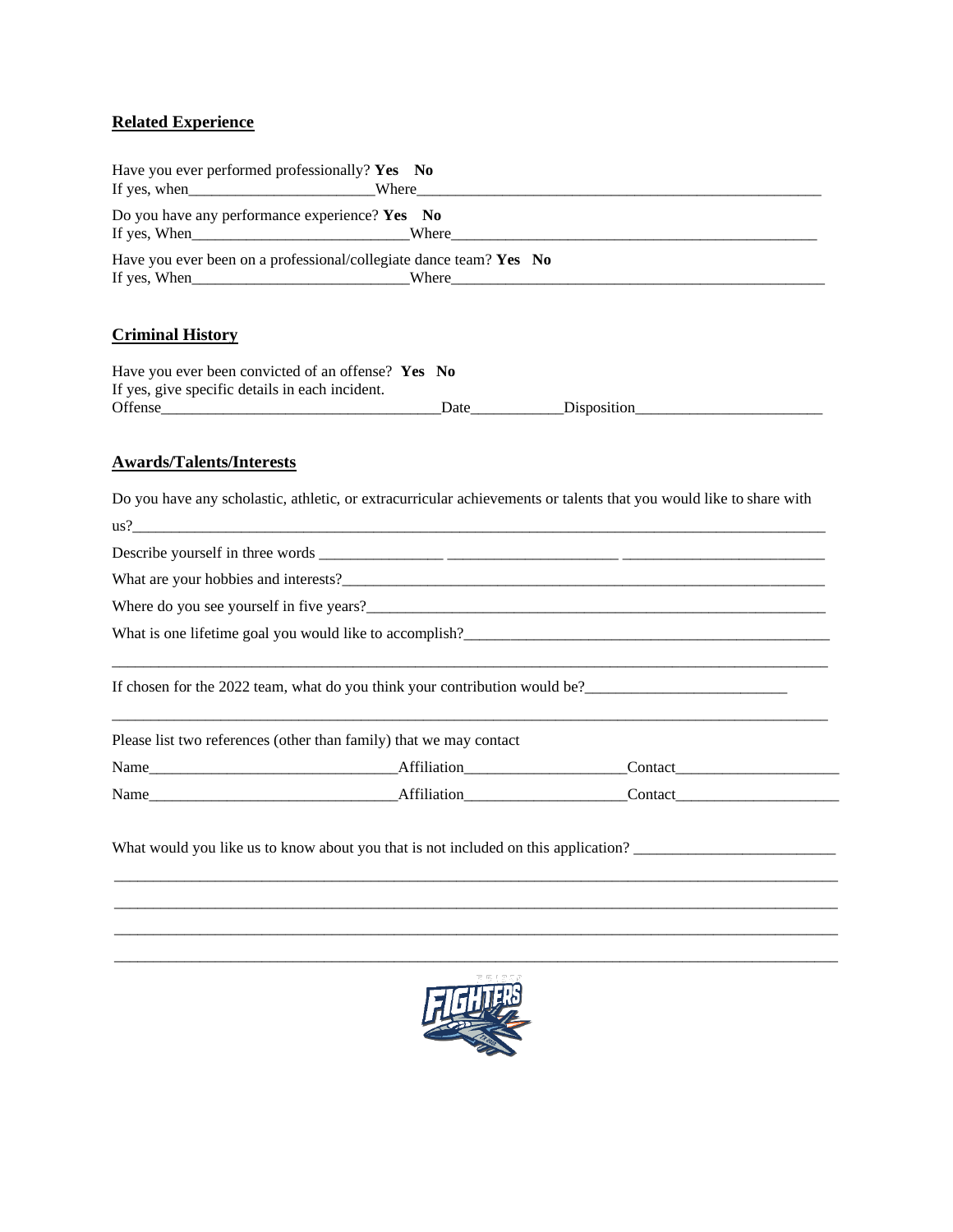# **APPLICATION DUE BY AUDITION DAY Sunday, December 12, 2021 Application Fee of \$25**

#### **Please Include:**

- Completed and signed Frisco Fighters Bombshell Application
- Signed "Waiver and Release " Form
- Non- returnable photograph of yourself for identification purposes during audition process
- \$25.00 non-refundable application processing fee (cash or check only please-check payable to Pure Movement Dance)

**Signature\_\_\_\_\_\_\_\_\_\_\_\_\_\_\_\_\_\_\_\_\_\_\_\_\_\_\_\_\_\_\_\_\_\_\_\_\_\_\_\_\_\_\_\_\_\_\_\_\_\_\_\_Date\_\_\_\_\_\_\_\_\_\_\_\_\_\_\_\_\_**